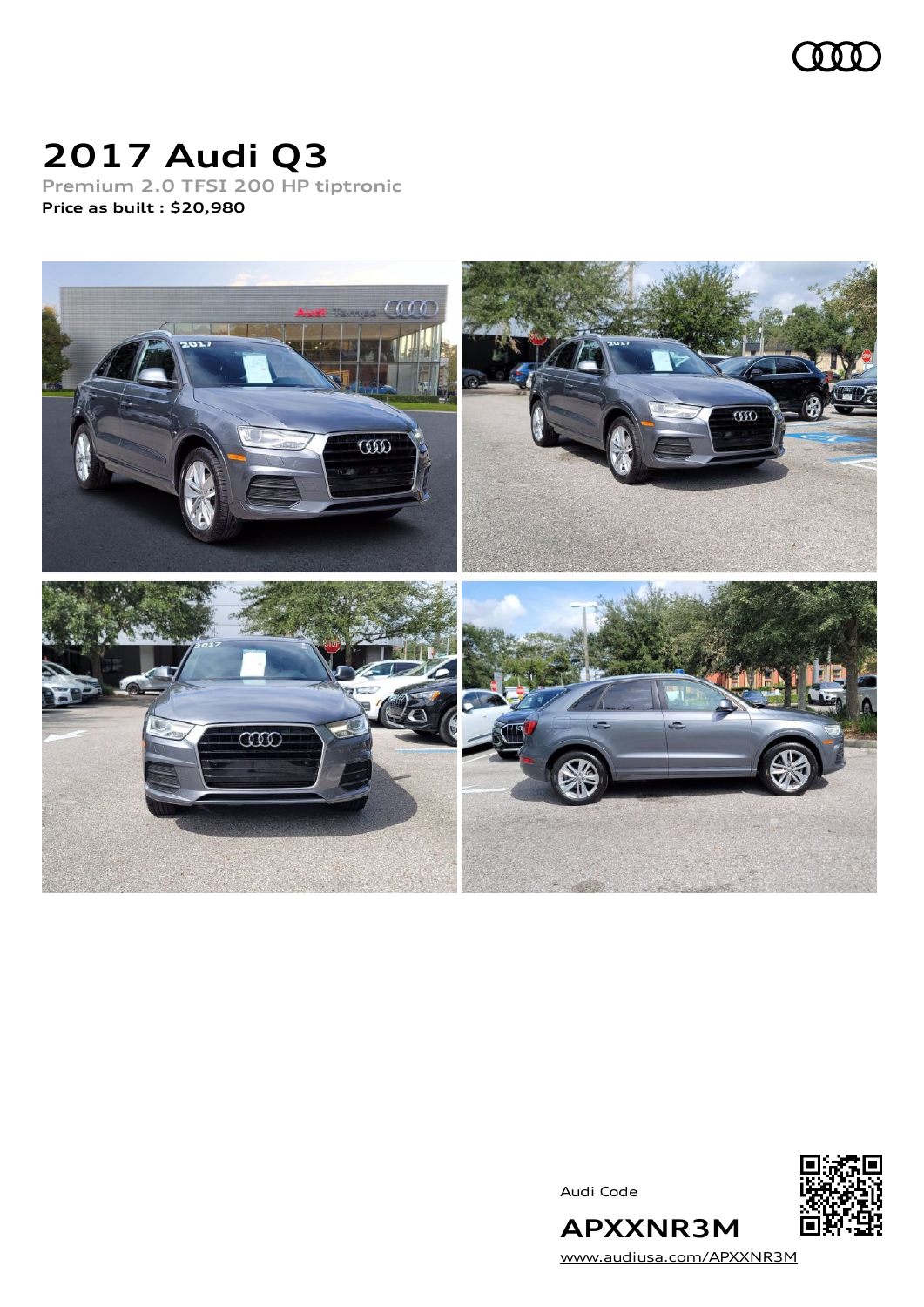**Audi 2017 Audi Q3** Premium 2.0 TFSI 200 HP tiptronic

**Price as buil[t](#page-9-0)** \$20,980

#### **Exterior colour**

Monsoon Gray metallic

#### **Interior colour**

| Seats     | black        |
|-----------|--------------|
| Dashboard | black        |
| Carpet    | black        |
| Headliner | lunar silver |

#### **Technical Specifications**

| Engine type                  | Four-cylinder                                 |
|------------------------------|-----------------------------------------------|
| stroke                       | Displacement/Bore and 1,984/82.5 x 92.8 cc/mm |
| Torque                       | 207 @ 1,700 - 5,000 lb-ft@rpm                 |
| Top track speed              | 130 mph mph                                   |
| Acceleration (0 - 60<br>mph) | 7.8 sec seconds                               |
| Recommended fuel             | Premium                                       |



#### **Further Information**

| Warranty        |              |
|-----------------|--------------|
|                 | No           |
| Mileage         | 77,960 miles |
| Type of vehicle | Used car     |
|                 |              |

**Audi Code** APXXNR3M

**Your configuration on www.audiusa.com** [www.audiusa.com/APXXNR3M](https://www.audiusa.com/APXXNR3M)

**Commission number** 578c49950a0e09a97fb1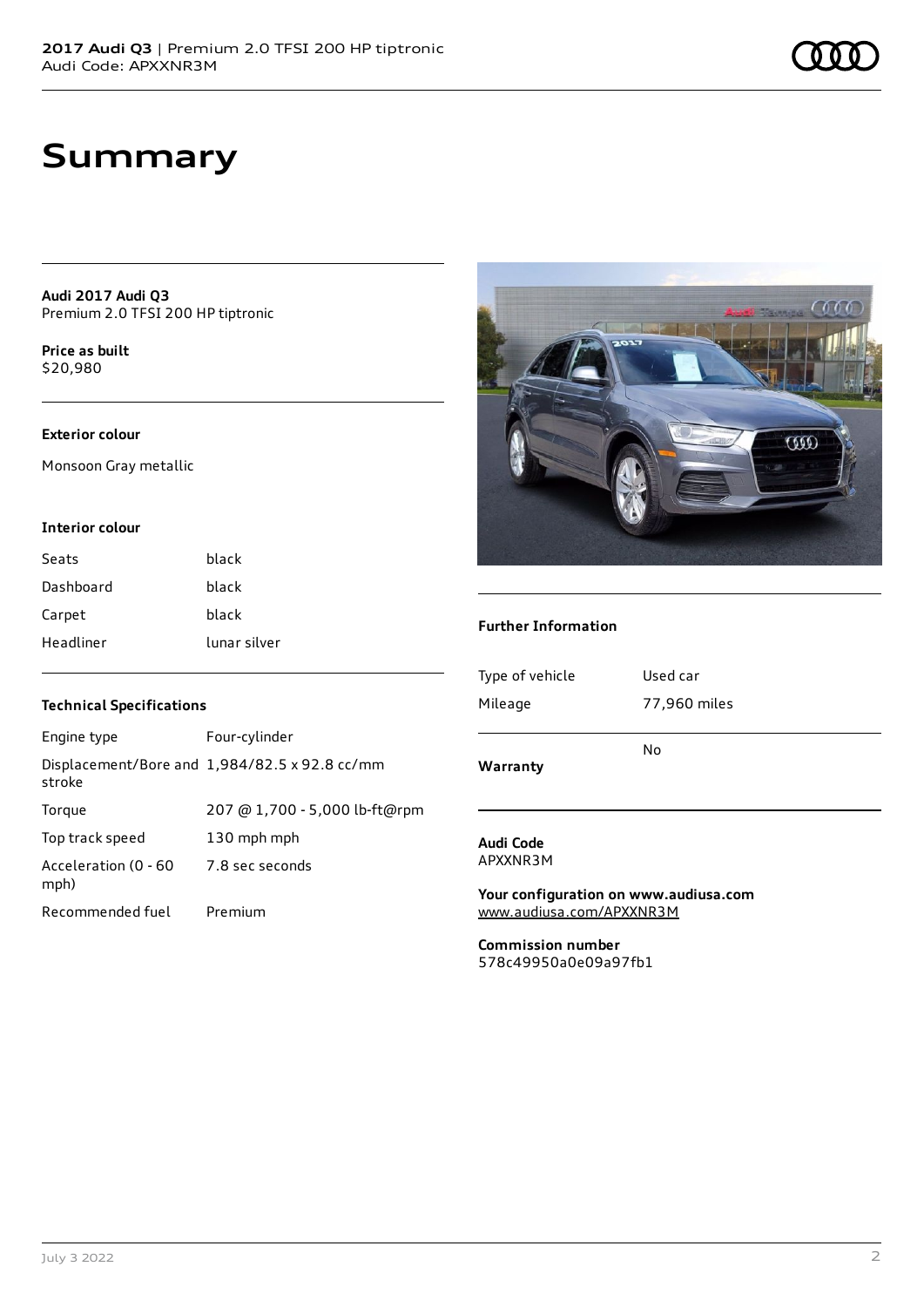# **Equipment**

Monsoon Gray metallic

Audi advanced key - keyless start, stop and entry

Convenience package

Black cloth headliner

Audi music interface



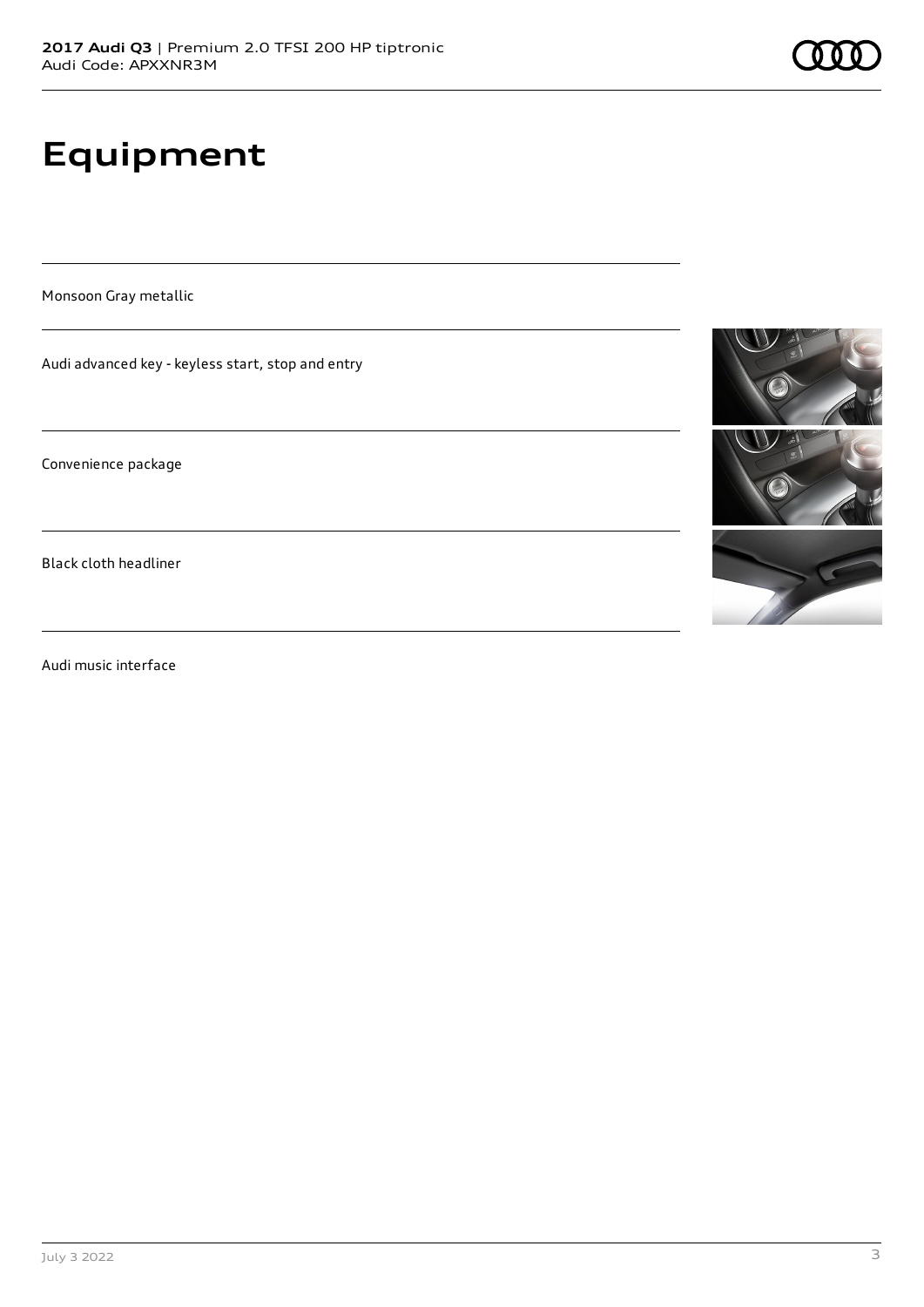### **Standard features**

#### **Safety and Security**

| 4UM        | Front passenger airbags with passenger<br>airbag deactivation switch              |
|------------|-----------------------------------------------------------------------------------|
| 1 AT       | Electronic stabilisation control (ESC)                                            |
| UH1        | Electromechanical parking brake                                                   |
| 8T2        | Cruise control with coast, resume and<br>accelerate features                      |
| <b>7K6</b> | Tire-pressure monitoring system                                                   |
| 4X3        | Head/thorax side airbags                                                          |
| 8N6        | Light / rain sensor                                                               |
| 3B7        | ISOFIX child seat mounting and Top Tether<br>anchorage point for outer rear seats |

#### **Exterior**

| 0PO             | Dual exhaust outlets                             |
|-----------------|--------------------------------------------------|
| 1D8             | Provision for towing bracket                     |
| 6XD             | Power-adjustable heated exterior side<br>mirrors |
| 1S1             | Car jack                                         |
| 351             | Aluminum roof rails                              |
| 5]1             | Rear roof spoiler                                |
| 8IH             | Xenon plus                                       |
| 8Q3             | Automatic headlight leveling                     |
| 8TB             | Rear fog lights                                  |
| HZ <sub>0</sub> | 18" 235/50 all-season tires                      |
| 8SL             | LED taillights                                   |
| 4KF             | Privacy glass                                    |
| 4ZE             | <b>Black window surrounds</b>                    |
| 40N             | 18" 5-arm-turbine design wheels                  |

### **Interior** QE5 Storage package and luggage compartment package 3FU Panoramic sunroof 7M0 Plastic door sill trims 9AK Automatic dual-zone climate control 4L2 Interior rear-view mirror with manual dipping function QQ1 Illumination for interior door handles, air vent controls, front footwells 1XW Three-spoke multifunction steering wheel 6E3 Front center armrest 7F9 Leather gearshift knob 4E2 Electric tailgate/trunk lid release from inside 3NU Load-through facility N1F Leather seating surfaces 5MA Micrometallic inlays

#### **Infotainment and Driver Assistance**

| UG5 | Hill descent assist                                                        |
|-----|----------------------------------------------------------------------------|
| 9VD | Audi sound system                                                          |
| 907 | Driver information system                                                  |
| 8DS | Audi concert radio                                                         |
| QH1 | Voice control                                                              |
| 9ZX | Bluetooth <sup>®</sup> wireless technology preparation<br>for mobile phone |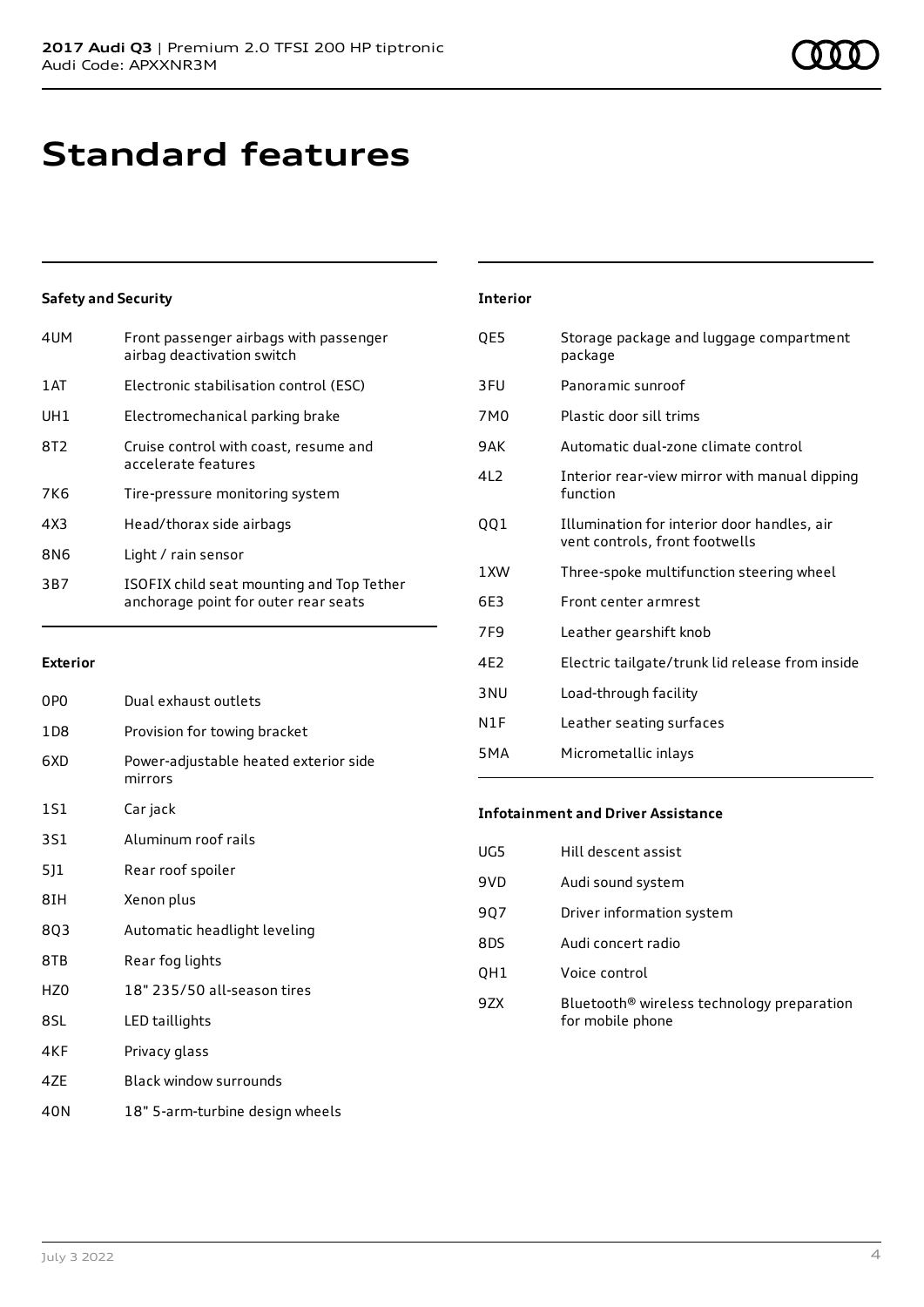## **Dealer remarks**

CARFAX One-Owner. ABS brakes, Alloy wheels, Audi Advanced Key, Convenience Package, Electronic Stability Control, Front dual zone A/C, Illuminated entry, Low tire pressure warning, Power moonroof, Remote keyless entry, Traction control. 2.0T Premium FrontTrak 6-Speed Automatic with Tiptronic 2.0L 4-Cylinder TFSI Reviews: \* Rides comfortably on rough roads; quiet at highway speeds; high-quality materials inside the cabin; cargo capacity beats some competitors; plenty of available features. Source: Edmunds

20/28 City/Highway MPG Awards: \* 2017 KBB.com 10 Best Luxury Cars Under \$35,000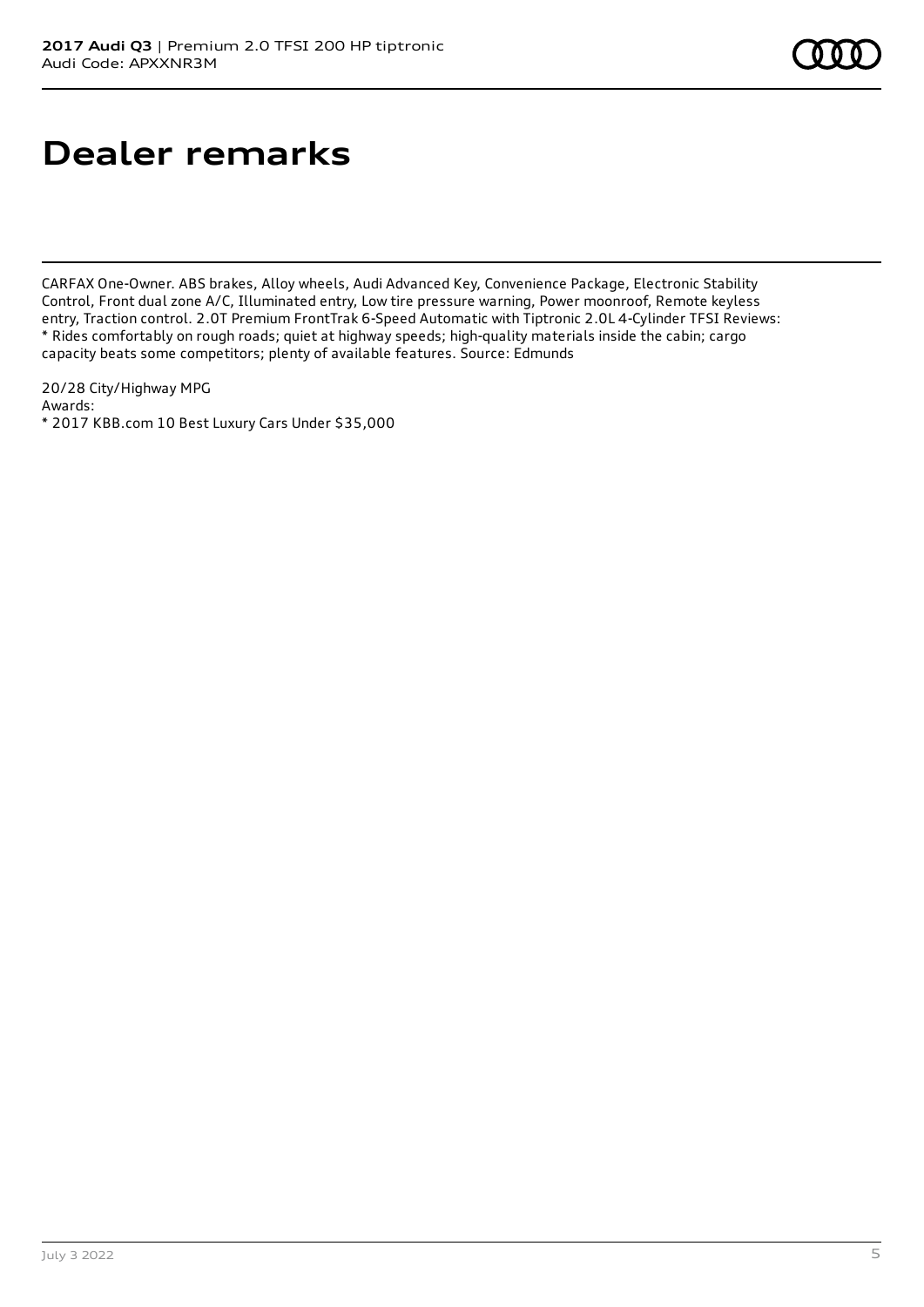### **Technical Specifications**

#### **Engineering | Performance**

**Electrical system**

Alternator 140A

Battery 280A/68Ah

| Engine type                                  | Four-cylinder                                 |
|----------------------------------------------|-----------------------------------------------|
| Acceleration (0 - 60 7.8 sec seconds<br>mph) |                                               |
| Engine block                                 | Cast-iron                                     |
| Induction/fuel injection Turbocharged/TFSI®  |                                               |
| Cylinder head                                | Aluminum-alloy                                |
| Max. output ps/hp                            | 200 @ 5,100 - 6,000 @ rpm                     |
| stroke                                       | Displacement/Bore and 1,984/82.5 x 92.8 cc/mm |
| Top track speed                              | 130 mph mph                                   |
| Torque                                       | 207 @ 1,700 - 5,000 lb-ft@rpm                 |
| Valvetrain                                   | 16-valve DOHC                                 |

#### **Transmission | Drivetrain**

| Drivetrain type          | Automatic front wheel drive                                                       |
|--------------------------|-----------------------------------------------------------------------------------|
| Gear ratios: 6th         | 0.688:1                                                                           |
| Gear ratios: Final Drive | N/A                                                                               |
| Gear ratios: 4th         | 1.164:1                                                                           |
| Transmission             | Six-speed Tiptronic <sup>®</sup> automatic<br>transmission with front wheel drive |
| Gear ratios: 5th         | 0.860:1                                                                           |
| Gear ratios: 2nd         | 2.303:1                                                                           |
| Gear ratios: 3rd         | 1.556:1                                                                           |
| Gear ratios: Reverse     | 3.422:1                                                                           |
| Gear ratios: 1st         | 3.949: 1                                                                          |

#### **Steering**

| Steering type                              | Electromechanical power steering<br>system |
|--------------------------------------------|--------------------------------------------|
| Turning diameter, curb- 38.7 ft<br>to-curb |                                            |
| Steering ratio                             | 16.4:1                                     |

#### **Suspension**

| Front axle | MacPherson strut front suspension |
|------------|-----------------------------------|
| Rear axle  | Four-link rear suspension         |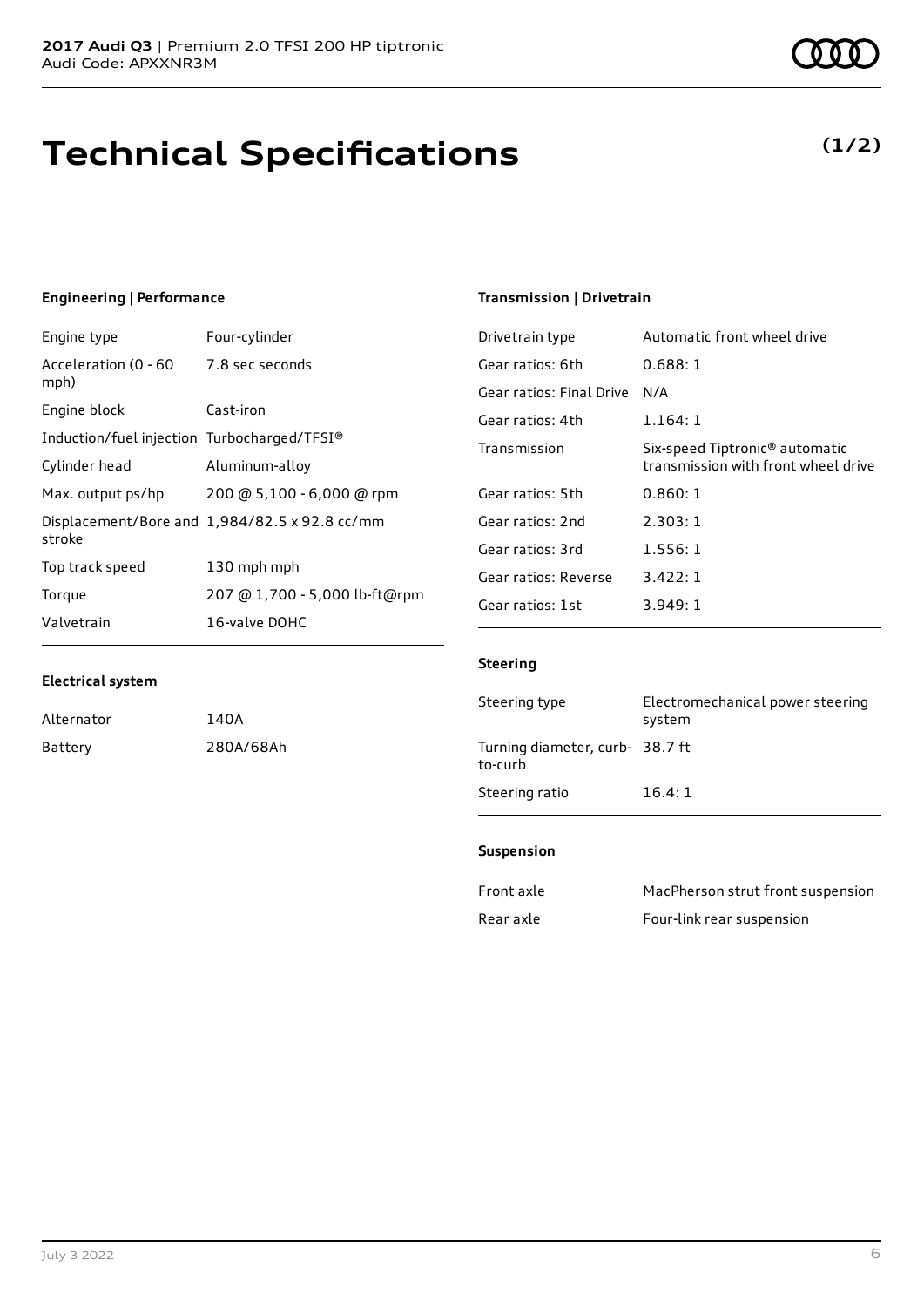## **Technical Specifications**

#### **Brakes**

| Front brakes         | 12.3 (Ventilated disc) in                                         |
|----------------------|-------------------------------------------------------------------|
| Rear brakes          | 11.1 (Ventilated disc) in                                         |
| Parking brake        | Electromechanical                                                 |
| <b>Body</b>          |                                                                   |
| Material             | Fully galvanized steel unibody with<br>aluminum hood and tailgate |
| Corrosion protection | Multistep anti-corrosion protection                               |

#### **Warranty | Maintenance**

| Warranty    | 4-year/50,000 mile new vehicle<br>limited warranty                           |
|-------------|------------------------------------------------------------------------------|
| Maintenance | 12-month/10,000 mile (whichever<br>comes first) NO CHARGE first<br>scheduled |

#### **Exterior Measurements**

| Height                           | 62.6 in   |
|----------------------------------|-----------|
| Overall width without<br>mirrors | 72.1 in   |
| Length                           | 172.8 in  |
| Wheelbase                        | 102.5 in  |
| Overall width with<br>mirrors    | 79.5 in   |
| Track rear                       | $61.2$ in |
| Track front                      | 61.1 in   |
| Curb weight                      | 3,494 lb  |
| Ground clearance,<br>loaded      | 0.32 in   |

#### **Interior measurements**

| Seating capacity                          | 5                      |
|-------------------------------------------|------------------------|
| Shoulder room, rear                       | 53.6 in                |
| Head room with front<br>sunroof           | 37.0 in                |
| Leg room, rear                            | $31.1$ in              |
| Shoulder room, front                      | 55.8 in                |
| Head room with rear<br>sunroof            | 37.4 in                |
| Leg room, front                           | 40.0 in                |
| Cargo volume, rear<br>seatbacks up/folded | 16.7/48.2 cu ft, cu ft |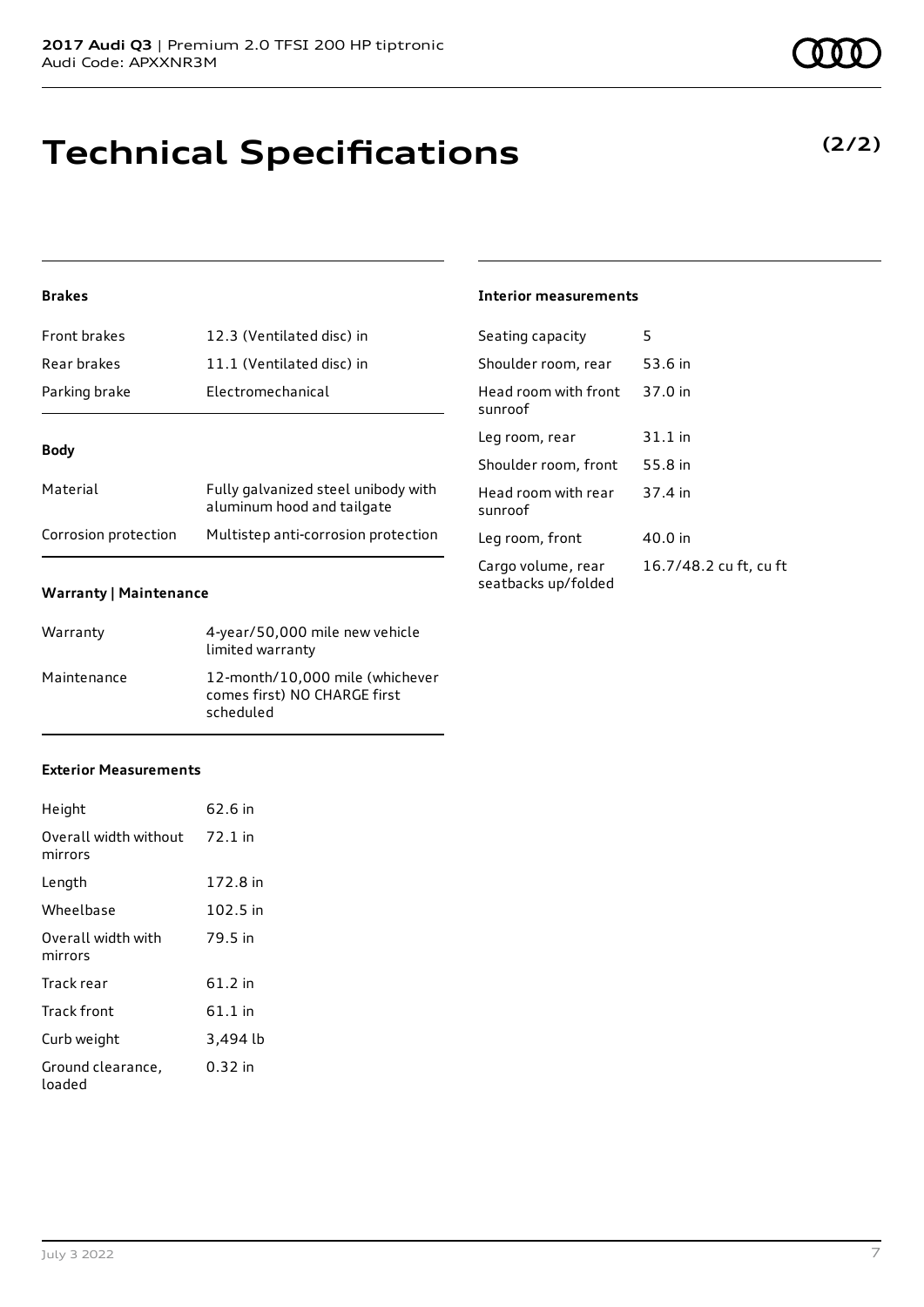### **Consumption- and emission**

#### **Consumption by NEDC**

| urban       | 20 mpg   |
|-------------|----------|
| extra-urban | 28 mpg   |
| combined    | $23$ mpg |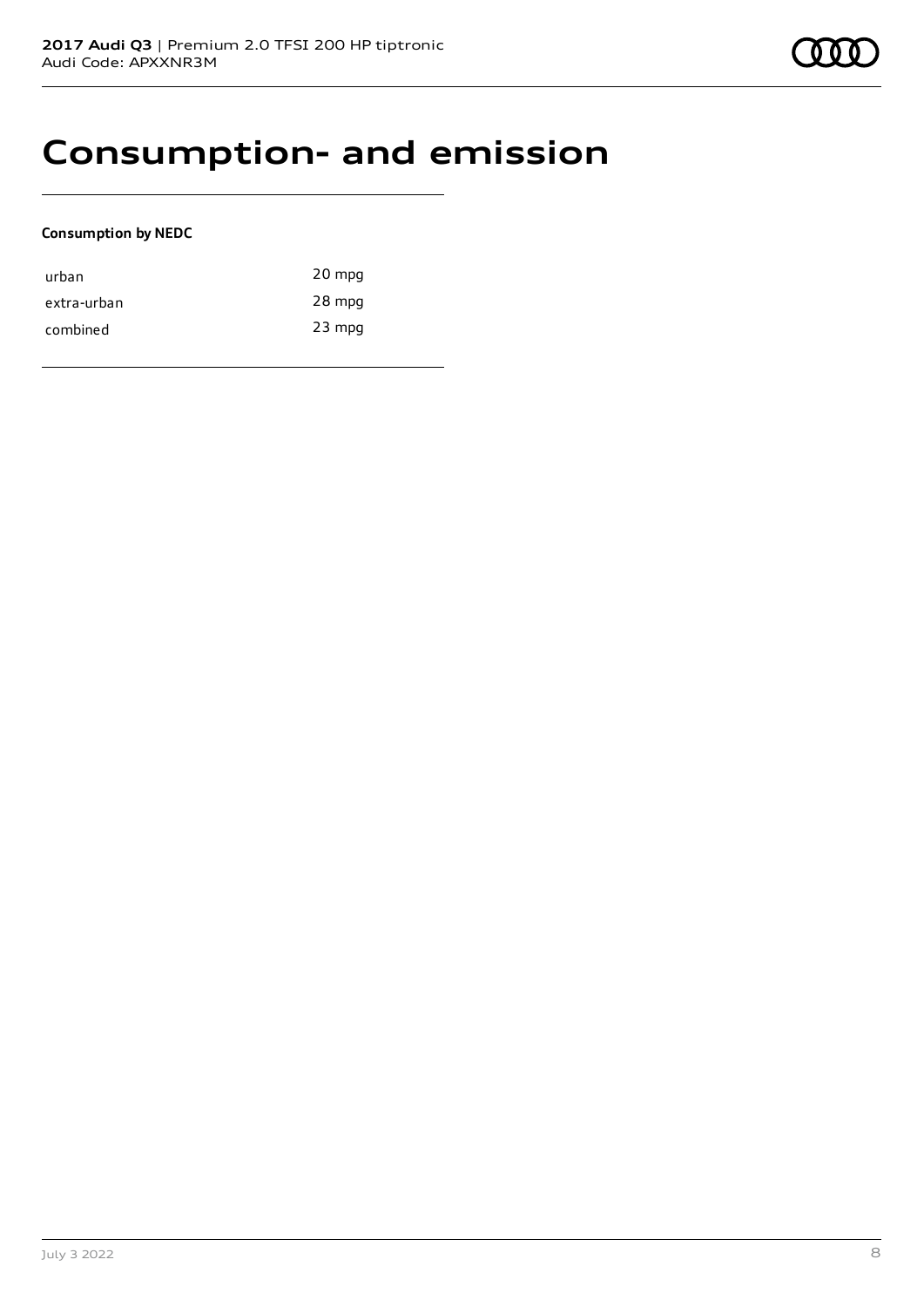

### **Contact**

Dealer **Audi Tampa**

105 E. Fowler Avenue 33612 Tampa FL

Phone: 8139336999 FAX: 8139369308

www: [https://www.auditampa.com](https://www.auditampa.com/)